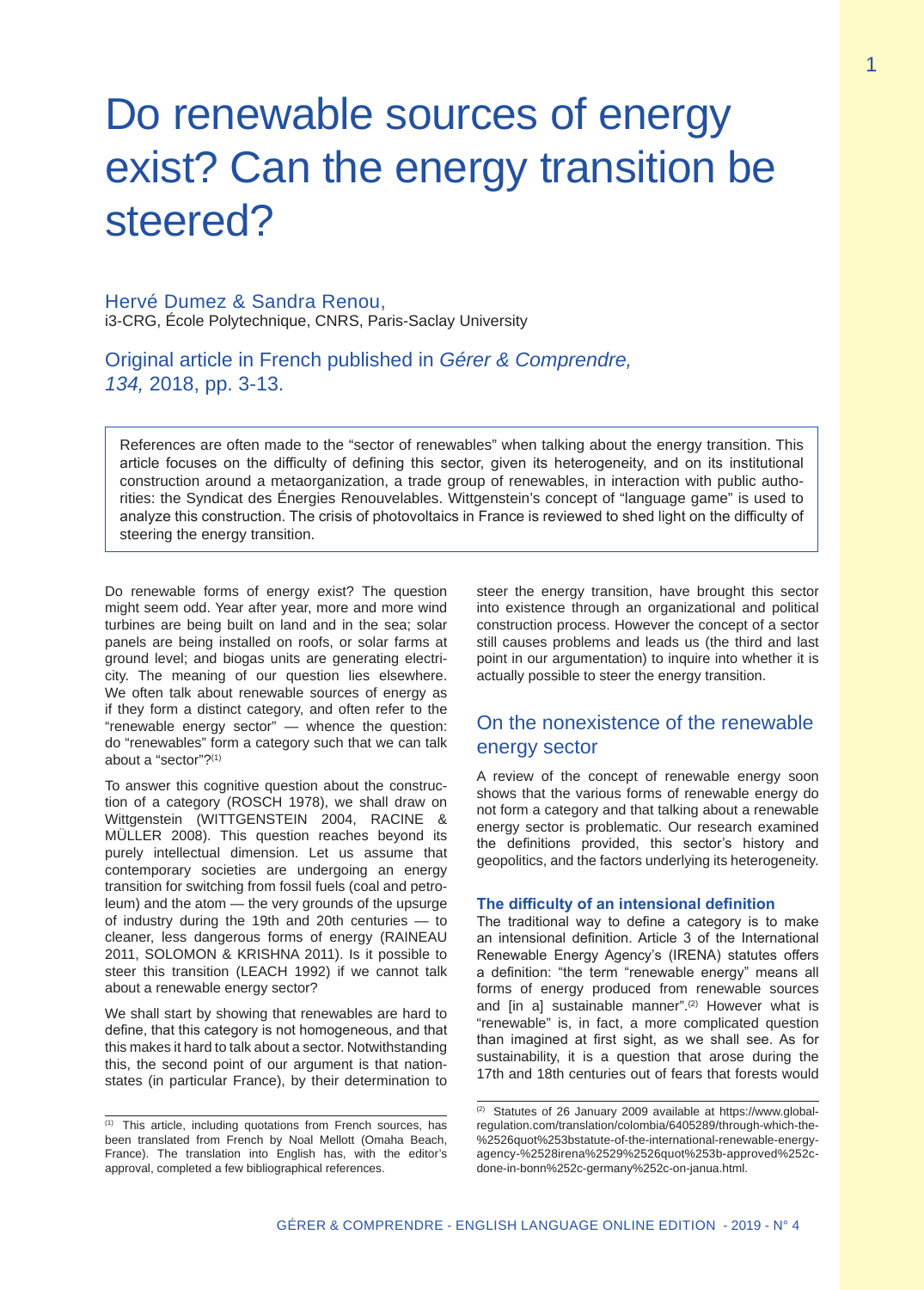2

## **Methodology**

This analysis of renewable energy does not posit this sector as a given fact but instead as an institutional fact constructed through strategic interactions between agents (SEARLE 1995). The objective of this "comprehensive research" (DUMEZ 2016) is to bring to light the process whereby this sector has been constructed as an institutional reality. To do so, we have looked for what characterizes this sector despite its diversity and concluded that seeing it as a single category is problematic.

Turning to the institution that brought this sector into existence in France — the Syndicat des Énergies Renouvelables (SER) — we have analyzed documents and met persons who were at this trade group's origin and have presided over it. We also met public actors, in particular at the Ministry of the Environmental Transition and Solidarity. To understand the social construction of this sector, its weaknesses and resilience, we focused on a critical case: the "arrangements" for supporting photovoltaics during the crisis at the end of the 1990s. This diverse information has been completed with secondary "cold" data from an analysis of the literature and of interviews. Interviews, used as a material to be "*interpreted*" (PIORE 2006), enabled us to test the interpretations constructed during research. This article contains excerpts from several interviews, including various presidents of SER.

eventually be depleted (BERKOWITZ & DUMEZ 2014). More demanding, Hansen and Percebois (2012: 68) have defined renewable energy as being "taken from natural movements [flows] and not from stocks that do not reconstitute themselves. Forms of renewable energy can, therefore, be constantly extracted from the environment, but this does not mean in unlimited quantities within any given period or time."

Another element comes into play. Global warming and greenhouse gases have boosted the development of renewables that emit less  $CO<sub>2</sub>$  than fossil fuels. According to the Observatoire des Énergies Renouvelables (Observ'ER), "renewables produce little or no wastes or pollution from emissions, take part in the fight against greenhouse gases and  $\mathrm{CO}_2$  in the atmosphere, facilitate a reasoned management of local resources, create jobs".<sup>(3)</sup> This definition focuses on two different points. First of all, renewables have (or can have) a local dimension: they feed into grids that are more local than those hooked to fossil fuels or nuclear energy. The second point: renewables have low emissions of  $CO<sub>2</sub>$ . Greenpeace has introduced yet another factor: the catastrophic potential (related, in part, to this local aspect) is incomparably weaker in the case of renewables than of fossil fuels or the atom.(4)

Meanwhile, researchers and academics often skirt around the difficulty of providing a definition. A good example thereof comes from Sine and Lee (2009:126) who — but briefly in a footnote — state that "renewable energy is typically defined as energy that is not subject to depletion".

But then, as we shall now see, it is no simpler to make an extensional definition of renewable energy.

#### (3) http://www.energies-renouvelables.org/energies\_renouvelables.asp

## **The sensitive question of an extensional definition**

IRENA's aforementioned definition goes on to list renewables as "including, among others: 1. bioenergy; 2. geothermal energy; 3. hydropower; 4. marine energy, including energy from tidal and wave and ocean thermal energy; 5. solar energy; and 6. wind power".2 In the United States, the Waxman-Markey bill of law (2009), which would have become the American Clean Energy and Security Act but was never voted, "defines: (1) 'renewable electricity' as electricity generated from a renewable energy resource or other qualifying energy resources; (2) 'renewable energy resource' as wind, solar, and geothermal energy, renewable biomass, biogas and biofuels derived exclusively from renewable biomass, qualified hydropower, and marine and hydrokinetic renewable energy; and (3) 'other qualifying energy resource' as landfill gas, wastewater treatment gas, coal mine methane used to generate electricity at or near the mine mouth, and qualified waste-to-energy." An EU directive contains a very similar list: "'energy from renewable sources' means energy from renewable nonfossil sources, namely wind, solar, aerothermal, geothermal, hydrothermal and ocean energy, hydropower, biomass, landfill gas, sewage treatment plant gas and biogases."(5)

These lists are compatible with some intensional definitions but not others. If renewables are supposed to be environmentally friendly, then hydroelectricity poses a problem. Building dams destroys or deeply alters local ecosystems. Some pundits have concluded that this form of energy must be barred from the list even though it relies on water, which seems to be renewable. The use of wood and everything related

<sup>(4)</sup> https://www.greenpeace.fr/energies-renouvelables-france/

<sup>(5)</sup> Article 2 of the Directive 2009/28/EC of the European Parliament and of the Council of 23 April 2009 on the promotion of the use of energy from renewable sources (Document 32009L002).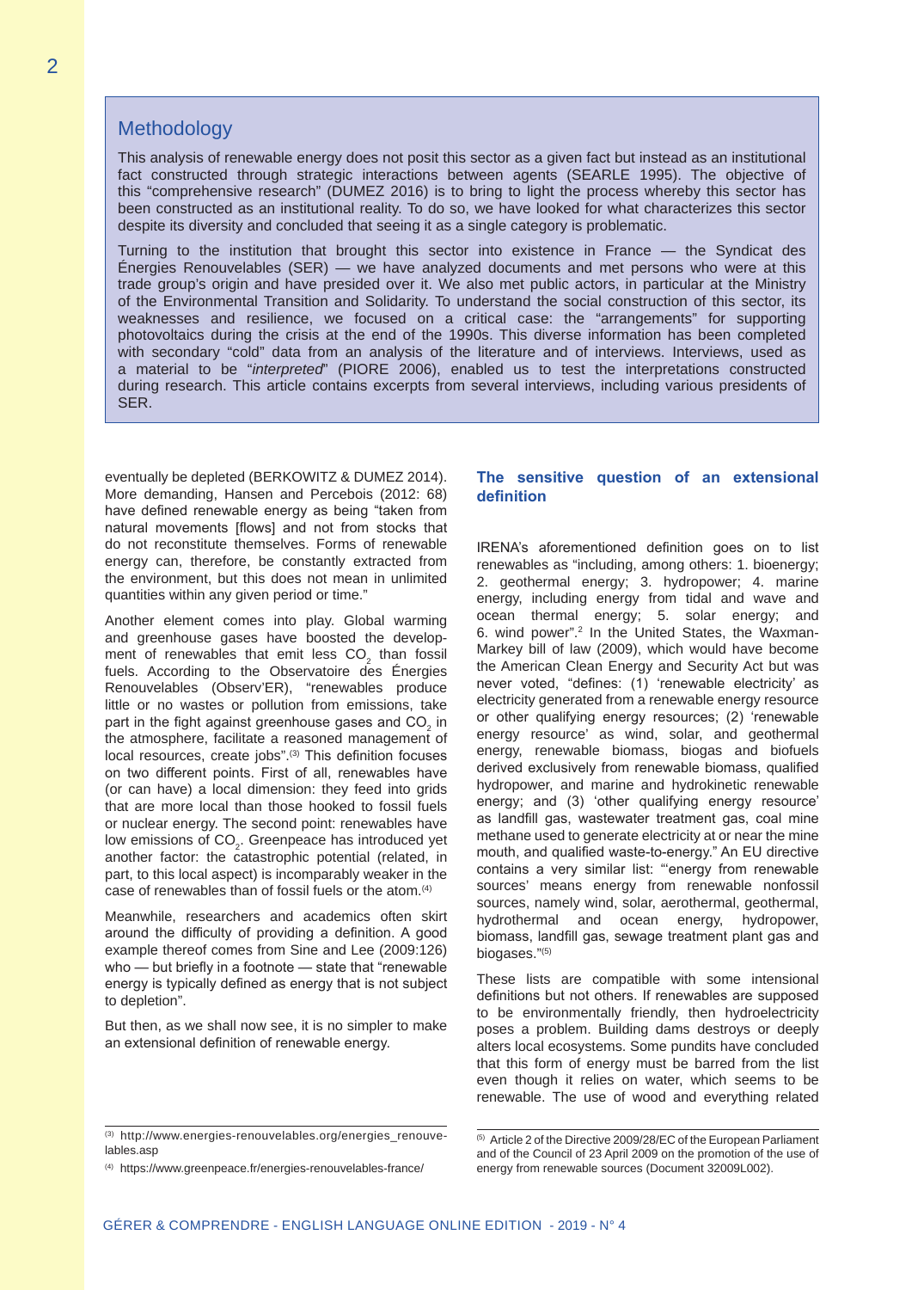to it has also come under discussion. Forests can be reconstituted if they are sustainably worked (not to extract more wood for energy purposes than what is replanted — conservation of the stock by acting on the rates of movements in and out). Accordingly, wood can be classified among renewables. But when burnt, it emits  $CO<sub>2</sub>$ . So, the debate still goes on about whether wood is a renewable. A similar problem arises with methanation, which has both pros and cons in relation to the environment.

The biggest controversy centers on nuclear energy. With reference to the criterion of being "renewable", uranium does not fit in among the sources of renewable energy. From an inventory management approach to the stock and movements however, we can consider that nuclear power does not jeopardize the stock of uranium on the planet. Though not renewable (except in the case of the now abandoned plans for the Superphoenix power station), this stock is not at risk of depletion. But the question of placing nuclear power among renewables remains open if renewables are defined as forms of energy that produce very low  $CO<sub>2</sub>$  emissions compared with fossil fuels. Furthermore, if renewables are to create local jobs, this is an additional argument for placing nuclear power on the list. But if we see renewables as alternatives that reduce the risk of major industrial catastrophes, then the atom should obviously be kept off the list.

As we see, the lists used for an extensional definition vary widely depending on whether or not to include hydroelectricity, wood, methanation and especially nuclear power. We lack any perfectly clear criteria for deciding whether to include or exclude these forms of energy among renewables.

#### **A complicated history**

The history of oil as a source of energy gives us a very clear glimpse of what we call a "sector" (URRY 2013). In the mid-19th century, petroleum was produced as a substitute for whale oil in lamps. With the invention of private motor vehicles, the search was on for an alternative to coal, which could be used by locomotives but not automobiles. World War I imposed oil as the fuel for vehicles on land (apart from trains), ships (diesel fuel) and the first "aeroplanes". This history is scientific, technical, industrial and, too, political (MITCHELL 2011, CALLON 2013). Likewise, the history of electricity from its scientific discovery at the threshold between the 18th and 19th centuries till its use in industry at the doorstep of the 20th century clearly corresponds to the history of an industrial sector (HUGHES 1983).

In contrast, the chronology is fuzzy when we try to write a history of renewable energy. The long and short terms are entangled without any clear view of a consistent "sector". Renewable sources of energy have existed since humanity. Depending on the sources, their use is dated back to Ancient Times or even prehistory. "The first form of energy that people used was their own physical force. Homo Erectus in China is said to have learned how to control fire approximately 500,000 years ago. Homo Erectus used the biomass (mostly wood) to cook and heat […] When people made objects, they started combining these primitive forms of energy and, above all, had recourse to the energy of water and wind. […] Windmills appeared in Rome and China in the third century BP. They then spread throughout Europe and became, according to Braudel, the essential implement of the domainial economy. At the end of the 18th century, more than 500,000 watermills were in use in Europe […]. Geothermal energy was also used before our era by the Romans for their baths and sometimes for heating homes. In 5000 BP, wind power was helping Egyptians sail on the Nile. However it was much later, toward the 7th century, that the first windmills appeared in Persia for gristmilling and pumping water. Toward 1000 CE, they were being used for irrigation in the Netherlands. […] Renewable sources provided the forms of energy used by our very ancient ancestors" (MEUNIER 2011:17-18).

Later on, these forms of energy were used to generate electricity: 1827, the first hydraulic turbine, invented by Benoist de Fourneyron; 1887, the first wind turbine, designed by Charles Francis Brush in the United States; and 1883, the first photovoltaic cell, made by Charles Fritts. These inventions sprung up in such different contexts that we can hardly talk about a "sector", not even one "in construction". This driving force in each case seems to set it apart from the others. At the time, fossil fuels (coal and oil) were not expensive, and the techniques for using them found a place in very narrow market niches.

Only after the oil shocks during the 1970s did the phrase "renewable energy" crop up. It was, in a way, a rediscovery according H. Durand (1982) who opposed the idea of "new energies". In a political context of activism, social groups attracted by the defense of the environment were advocating forms of energy turned toward demand instead of supply (the latter represented by the nuclear lobby), and demanding that the supply side be decentralized to make room for local initiatives (ÉVRARD 2014).

#### **The complication of geopolitics**

Definitions of renewable energy also vary because of geography and politics, the two sometimes related (but with no simple determinism). Solar, wind and hydroelectric power are quite clearly linked to geography. A land with neither rivers nor a coastline, without wind but very exposed to the sun, will have a single renewable source of energy: solar power (but with as possibilities: photovoltaics and thermal uses). For countries in the far north, solar power will not be a serious option. On the contrary, France — with its rivers, coasts, windy regions, zones with a high rate of solar irradiance, areas with livestock and with forests, and its overseas departments and territories that benefit from the trade winds and sun — has a wide range of options. Climate zones and nation-states make for a complicated geopolitical map of renewable energy, even within the European Union.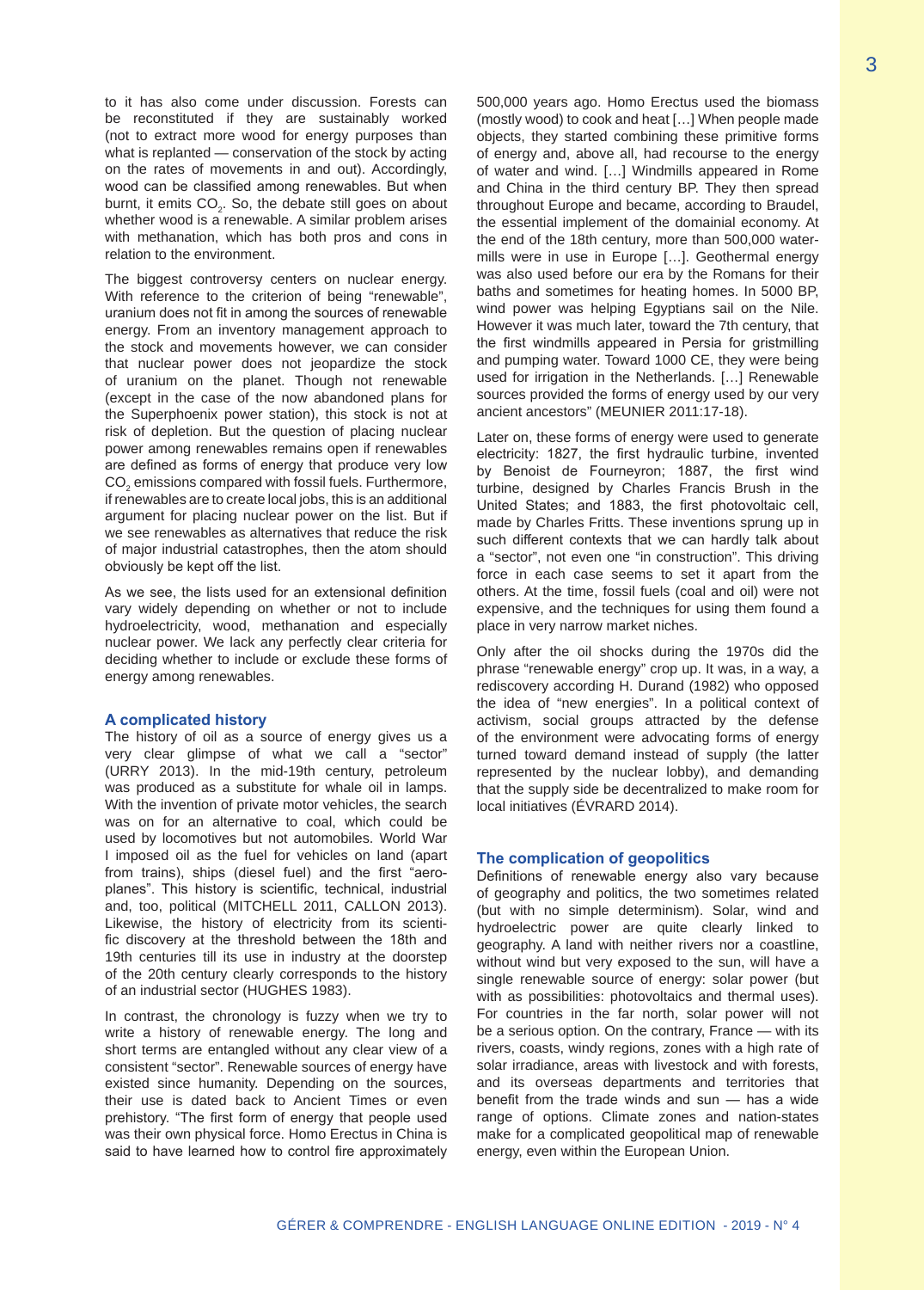

Figure 1: The share of renewables in total energy production *Source*: Eurostat, SHARES database, results 2015.

As we see on Figure 1, geographical proximity (*e.g.*, Spain and Portugal) might correspond to substantially different rates of development for renewables, whereas distant geographical conditions (*e.g.*, Denmark and Portugal) might be linked to a development of renewables. This diversity of situations is, therefore, explained not by geography or technology but by differences in institutional trends and policies.

#### **Factors favoring heterogeneity**

If there is a renewable energy sector, it is highly heterogeneous. Solar power can be thermal or photovoltaic, each with its own technology and stakeholders. As much (perhaps a little less so) can be said about onshore and offshore wind power. Furthermore, the size of stakeholders varies widely, ranging from big global industries (EDF Renouvelable, Vestas) to small or medium-sized firms (engineering, consultancy and service firms, companies that install solar panels, etc.).

Furthermore, the problem of acceptance accentuates the heterogeneity of renewables. Acceptance has been a problem in particular for hydropower (in relation to biodiversity) and wind power (in relation to land- or seascapes). The first major study on acceptance focused on the market for wind power (CARLMAN 1982 & 1984). Among the factors that jeopardize the social acceptance of a project are: the lack of support by key stakeholders; the inability of political leaders to formulate coherent and therefore efficient policies; an underestimation of the sensitivity of public opinion to the impact on landscapes (WÜSTENHAGEN et al. 2007); and the absence of a shared vision of territorial (local) development (CANEL-DEPITRE 2017). This last point is to be related to the NIMBY effect (not in my backyard): the position adopted by persons who see something as positive for society but negative for themselves (BAUWENS 2015). In this respect, solar power is much better accepted than wind power. These differences in the level of acceptance add to the differences within the "category" of renewables.

#### **Family resemblances**

Wittgenstein has pointed out that, when dealing with a notion that encompasses a diverse empirical reality, we have, since Socrates, looked for the essence that the elements in a set have in common, a sort of hard core shared by all elements. When we see a pony, a draft horse, a pure breed and a zebra, we try to grasp the essence that makes these animals with different appearances, behaviors and living conditions a horse. But this essence often does not exist. Wittgenstein cited the example of games: there is no common core or essence shared by chess, crossword puzzles and dodgeball. Games do not share a common property, but they do have family resemblances that are not clearly defined (WITTGENSTEIN 1996:61, GINZBURG 2004). This holds, too, for renewables.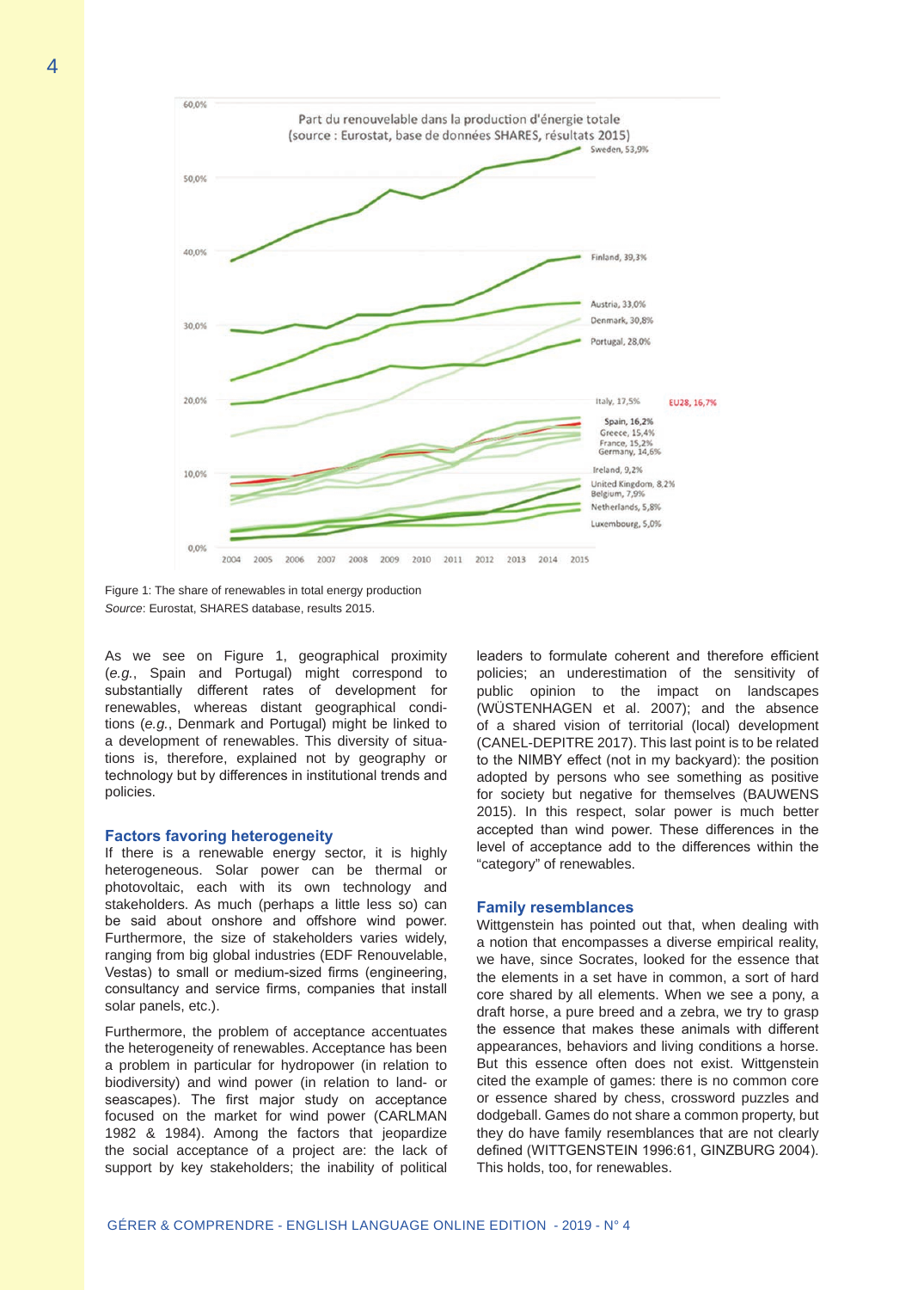It is impossible to define renewable sources of energy by referring to a common feature, but families that share features can be detected: the family of renewables that does not use fossil fuels; the family that does not produce  $CO<sub>2</sub>$ ; the family that causes no major industrial risk; the forms of energy that do not reduce biodiversity; etc. Nevertheless, according to Wittgenstein, when we mention a concept, we usually, spontaneously think of a prototype. When thinking "bird", we see an animal that flies. When faced with an ostrich or a flying fish, the distinctness of the concept becomes problematic. In other words, the prototype that forces itself upon us when we mention a concept tends to skew our vision of things: "A main cause of philosophical diseases – a one-sided diet: one nourishes one's thinking with only one kind of example" (WITTGENSTEIN 2004:§593). For renewables, the prototypes are probably furnished by wind and solar power, but the category of renewable energy is much more open and heterogeneous than these two prototypes suggest.

To conclude from the foregoing, we have a hard time talking about a renewable energy "sector" given its wide heterogeneity and the fault lines running through it, in between the various forms of renewable energy. What exists are families of renewable energy, each of which shares overlapping likenesses. So, how can we talk about a "renewable energy sector"?

# On the mobile existence of a renewable energy sector

After all, a sector has been constructed through a compromise between different language games, a compromise that might undergo a crisis, as happened in France in the case of photovoltaics.

## **The language games of renewable energy**

In a study on the nature of the "defense market", Depeyre and Dumez (2008) have explained that such a market exists through "language games". This phrase, borrowed from Wittgenstein (2004), is built on three ideas:

• First of all, a language game is not simply a matter of language. It mixes discourses and actions, words and deeds, declarations and decisions. A language game consists of "*language and the actions into which it is woven*" (WITTGENSTEIN 2004:§7).

• Secondly, language games are always plural: "*And this multiplicity is not something fixed, given once for all; but new types of language, new language-games, as we may say, come into existence, and others become obsolete and get forgotten.*" (WITTGENSTEIN 2004:§23). As we shall see, a language game centered on financial investments arose with regard to renewable energy. By analyzing an empirical case (a market or sector), we can, therefore, shed light on the multiplicity of the language games being played and on their evolution.

• Thirdly, although language games normally enable players to talk together and interact in a fluent, coordinated way, they can, in critical situations, generate tensions. In situations with public interventions, as in energy policy — itself a policy subsystem in the sense of Baumgartner and Bryan (1991) — language games can shed light on the dynamics of the compromises and crises in this subsystem.

These three ideas seem to suffice for explaining the dynamic construction of renewables as a sector.

Our first task is to detect the language games. On 29 May 2000 at the second conference organized by the Syndicat des Énergies Renouvelables (SER), Prime Minister Lionel Jospin made a speech that launched a genuine energy policy: "*For the sake of economic efficiency, to reinforce our independence in energy matters, to contribute to protecting the environment and to fighting against greenhouse gases, and, too, to replace imported energy with local jobs, the government wants to make energy policy a national priority […] We must develop a full-fledged, renewable energy industry.*"(6) For SER, the Prime Minister's attendance at this conference marked a brilliant success.

Three language games can be detected in this excerpt: an energy policy on the scale of the country; the protection of the environment; and the defense of a "territorial" industrial policy involving the government and economic agents. Presumably, these three, though distinct, would converge in actual practice.

The first language game concerned French energy policy in general and electricity in particular. This policy was shaped by the decisions made in favor of nuclear power and drafted out of a concern for "energy independence". It resulted in the production of electricity at a low cost, provided a strong stimulus for the creation of local jobs (EDF's personnel at nuclear power stations and maintenance personnel), endowed the country with a recognized know-how and, in the context of global warming, emits very little  $\mathsf{CO}_{2}$ . This policy was drawn up outside the market through a language game fostered by public authorities: by state officials and the public electricity utility (EDF) and with a key role assigned to an engineering corps (Corps des Mines) positioned at the junction of politics, science and industry. The major problem stemming from this choice has to do with the ageing of reactors and the related risks, as evidenced by catastrophes, those averted (such as Three Mile Island in 1979) and those, from which other countries have not been spared (Chernobyl in 1986 and Fukushima in 2011). AT issue for policy-making is the energy mix. The share of nuclear power should probably be decreased to make room for renewables, but how much room? Till the start of the century,

<sup>(6)</sup> Declaration on 29 May 2000 in Paris by Prime Minister Lionel Jospin on the government's policy for developing<br>renewables available via https://www.vie-publique.fr/ via https://www.vie-publique.fr/ discours/133216-declaration-de-m-lionel-jospin-premier-ministresur-la-politique-mene.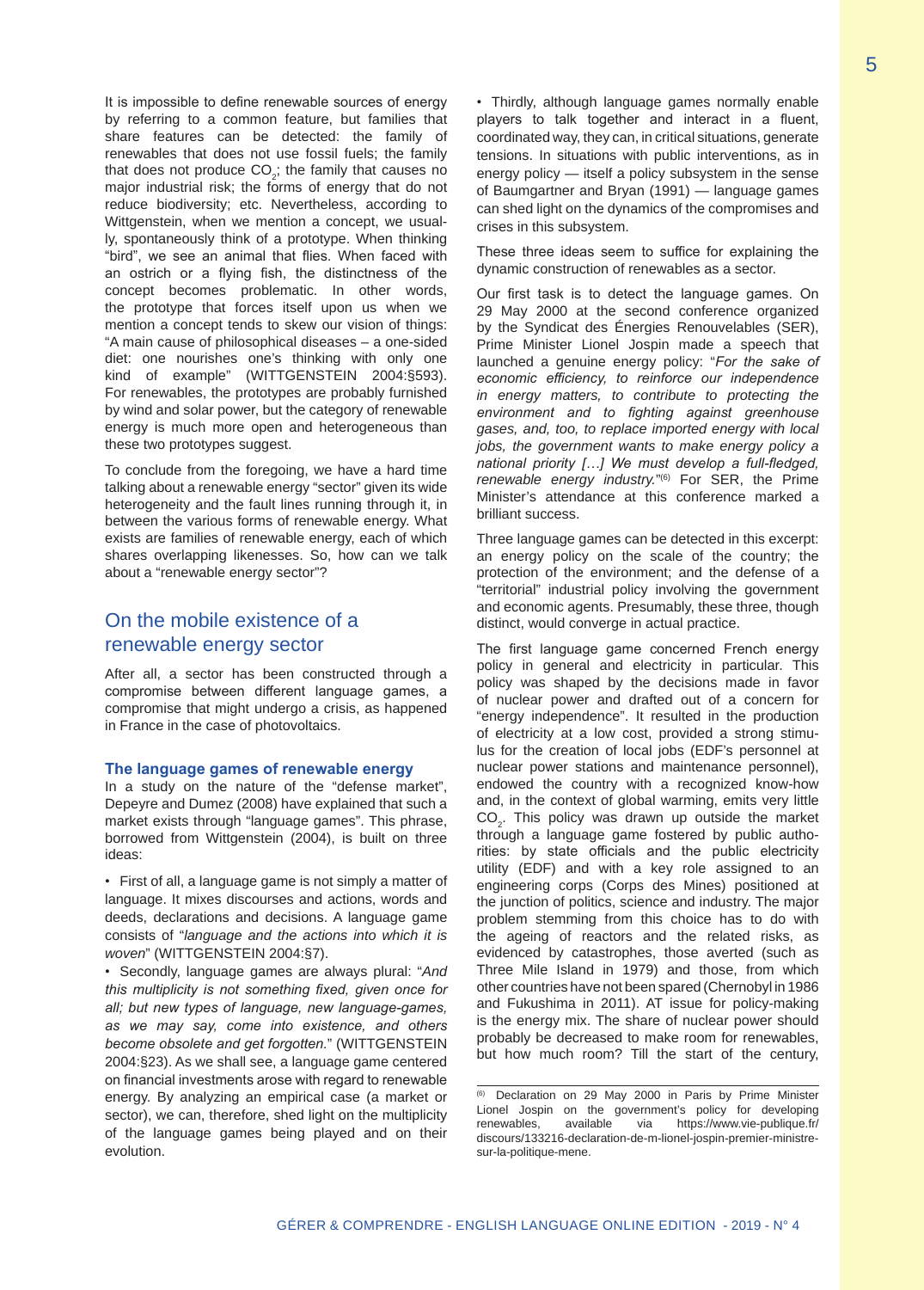renewables had mainly been developed in France's overseas territories, where there was sunshine, heat and wind for solar and wind power, where it was impossible to imagine installing nuclear reactors and where other alternatives (gas, oil, coal) would be expensive and cause pollution.

The second language game was environmental advocacy. It rallied researchers, industrialists, NGO activists and consumers around the idea of developing alternatives to dangerous, polluting sources of energy (respectively, the atom and fossil fuels). In this language game, environmental issues are so important that they override economic considerations (earnings, profit-making). Accordingly, the government should subsidize these alternative forms of energy. The result would be an alternative energy model that, more economical and more "distributed", would break with a centralized, productivistic system (like nuclear energy) and move toward a "producer-consumer" approach. In 2000, Lionel Jospin asked Yves Cochet, a green MP, for a report on this idea of a producer-consumer (COCHET 2000).

The third language game was played around the development of industry and innovations. Public authorities wanted to boost sectors of the economy that created jobs and made innovations. What exemplified this game in Jospin's discourse is the idea of developing a "renewable energy industry" (the last word referring, in this context, to both a "sector" and an "industry") that would create local jobs while improving the balance of trade (as local jobs replaced energy imports).

## **The renewable energy sector constructed out of a compromise between language games**

The renewable energy sector was constructed around a compromise between these three language games — a social construction (BERGER & LUCKMANN 1966, SEARLE 1995) around a set of arrangements borrowed from neighboring Germany (DEBOURDEAU 2011).

At the start of the 1990s, given the pressure exerted by the Green Party, Germany wanted to move faster to shut down its nuclear power stations, and it also had to find ways to stimulate the growth of the states that used to be part of East Germany. Though inspired by a tradition based on a liberalization of the economy, the policy conducted was not hostile to government support, if limited in time, for nascent industries. The law adopted represented a compromise between several language games. It came out of a joint and, in principle, bill of law introduced by a Green MP and a Liberal MP from Bavaria. The arrangements were thus set up that enabled all these language games to come into play together.

The traditional electricity companies were forced to buy electricity from renewable sources at a price guaranteed by the federal government. In addition however, two key arrangements were added to moderate this decision. First of all, the system was designed on a sliding scale. The law assumed that

renewables would initially cost more to produce than traditional energy but that they should grow to become competitive and thus no longer need subsidies. The goal was to reach a level where production costs for traditional and renewable energy would be equal, what has been called "grid parity". The guaranteed prices were to last only during the period when renewables still had higher production costs. Secondly, these production costs have been monitored very closely, a report on them being released twice a year. The guaranteed price is adjusted to decreases in the production costs of renewables. This setup seems to be a success. Thanks to it, renewables have grown, and a new industrial sector has sprung up, in particular around photovoltaics. Other countries such as Austria and Spain decided to adopt this policy; and France too.

In France, guaranteed prices were introduced in 1999 with the obligation to purchase "green" electricity from privately installed photovoltaic panels. An act of February 2000 generalized this approach; and a decree then fixed the prices for various sorts of renewables. Discussions on these prices have been conducted by source of energy. They have been facilitated by the fact that a single person represents various companies and trade groups.

At the start of the 1990s, six small firms with their principal operations overseas founded a "metaorganization" (of which the members are themselves organizations: AHRNE & BRUNSSON 2008, BERKOWITZ & DUMEZ 2016). This Syndicat des Professionnels Français des Énergies Renouvelables (SIPROFER) became, in 1998, the Syndicat des Énergies Renouvelables (SER). The renewable energy sector would be shaped through negotiations between the government and SER, as if the creation of a renewable energy trade group had brought this sector into existence — as if this were more important than that this sector had created a trade group to represent it. In the words of one of SER's presidents; "This umbrella grouping of renewables had more goodwill while the renewables taken separately had less and might even be strongly rejected (wind power). I understood right away that renewables were the positive umbrella for this organization. I also thought that the fate of each of the branches would eventually separate but that there was a possibility for pooling resources and solidarity."

SER thus legitimated its existence and, consequently, the existence of a sector that it would represent during negotiations with the state. As for the government, it needed information and studies. The state could claim to steer the energy transition only if it had opposite it a creditable representative of a sector on whom it could (and had to) rely. According to a president of SER, "I would think, and still think, that lobbying by lobbying professionals must be grounded on solid, professional information. It's not public relations or brokerage. We went to meetings in the cabinets of ministries and public administrations with briefs that were in advance of the information they had. That was true even for talks with the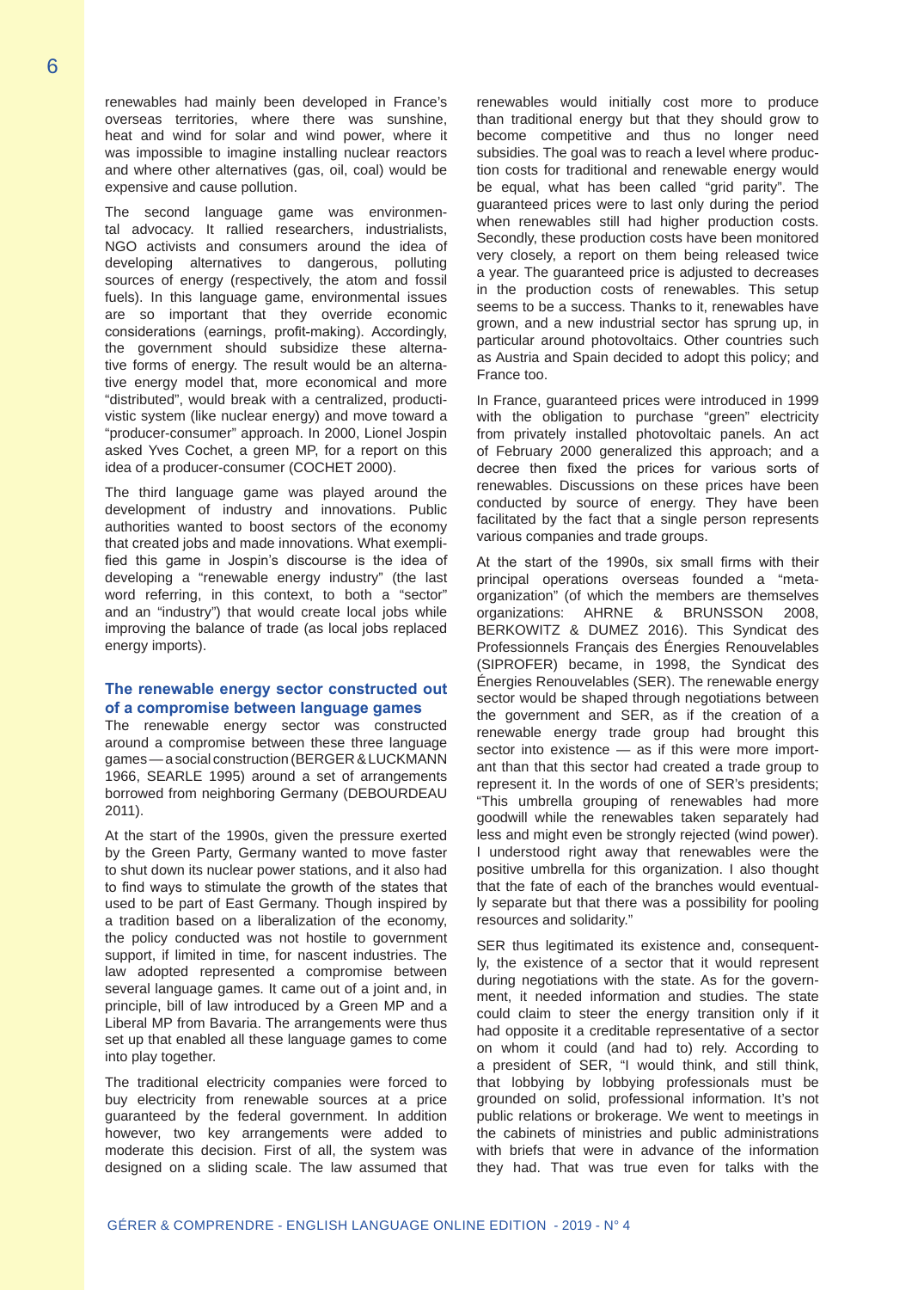president's and prime minister's offices and with central administrations. It was fundamental." SER's deep work for gathering information was done prior to interactions with state authorities. As one of its presidents said, "Even the meetings of our board of administration were well prepared. They were not traditional board meetings. Briefs were thick. Real technical discussions took place." Among the examples cited of interactions with public authorities: "We drew on the German example, fixing the purchase price. I negotiated with those ideas in mind with the minister of Industry at the time. I had a single colleague, and he made a business plan to show the conditions for developing wind power. We had received a plan that was not at all suitable. By referring to the work we had done, I managed to convince the minister. That was possible only because we had a very accurate, well-argued brief of information (the costs of connections, etc.)."

Obviously SER has had to represent the sector in all its diversity. It is structured in committees, at the time: overseas departments and territories, hydroelectricity, marine energy, bioenergy, solar power and photovoltaics, thermal solar power, wind power, the energy produced from wastes, geothermal energy, renewables and the building trade, industry, household heating with wood. The category "renewable energy", which figures in the trade group's name, thus covers a range of diverse activities. Over time, the balance between these various activities has shifted. The companies that founded SER worked mostly in photovoltaics. Then, wind power stepped in. In the first decade of the 21st century, solar power experienced a surge that would be stymied in 2011, as we shall see. This sector is still very heterogeneous; and the balance in this umbrella organization shifts. These shifts can cause friction between language games. One president said, "As soon as it started working, there were centrifugal forces. Wind power, solar power from photovoltaic, solar power for water-heaters, everyone wanted their own shop."

#### **A crisis**

We have sen why language games are always multiple and why they often operate like a routine without problems. But they sometimes enter into a crisis…

During negotiations on guaranteed prices, the renewable energy sector existed despite tensions. Public authorities negotiated with it; and it, with them. In general SER's president chose to be accompanied by the president of the appropriate specialized committee to attend negotiations. This game involved engaging the sector's weight and legitimacy as a whole sector and taking account of the specificity of each source of renewable energy.

As announced by Jospin, the German setup for a guaranteed price with the obligation to purchase was adopted in France (DEBOURDEAU 2011). Unlike in Germany however, the two arrangements for moderating this decision were not adopted: the sliding scale and the biannual monitoring of production costs. As a consequence, the state had no view of what was happening in this sector, of how the players were behaving. Right away, the Regulatory Commission of Electricity (CRE) drew the attention of authorities to the risks stemming from the arrangements as adopted. It explained that the procedure for setting prices "did not allow for foreseeing or controlling the production capacities to ultimately be achieved, or, thereafter, the cost for the community and the market consequences".<sup>(7)</sup> In 2007 however, the Grenelle of the Environment, a meeting of officials and organizations for a wide-ranging discussion of environmental issues, confirmed that no thought was being given to a sliding scale.

Meanwhile, a major industrial trend had taken off, as countries in Asia, notedly China, began mass-producing solar panels. This had two effects. First of all, it seemed unrealistic to imagine developing a photovoltaic industry in France; and secondly, the cost of imported panels was dropping.

So, a fourth language game came into play, unexpectedly, centered on investments. Players, in particular EDF-Énergies Nouvelles, pointed to the scissors effect between the high guaranteed price and the decreasing cost of imported solar panels. For the installation of solar panels, private persons were being solicited, as well as big retail chains (the roofs of their stores offered large surfaces for such installations) and even, among others, the army (since it had land and buildings, no longer used barracks) and farmers (for their sheds). A SER president told us, "At the time of the bubble, there was a bunch of opportunists. An Alsatian farmer became famous for his plans. A lot of farm sheds in my region were covered with panels that were useless for running a farm."

The bubble soon swelled, what the CRE called an asset bubble. Articles were written about this (FINON 2009, FINON & PEREZ 2006), but the information took too long to reach public authorities. According to one of SER's presidents, "The price of solar panels made in China fell in a very short time. Everyone was caught off guard, including myself. The price had become too attractive. There was a major disequilibrium of information. That's a point I learned. The person who made the final decision was under pressure from the circumstances, and his administration did not necessarily have the information. Those closest [to sources of information] were firms, who could buy a Chinese panel at a third of the price of a German panel. Of course, they didn't say so. The trade organization received the information later, but it was not meant to go tell public authorities 'Bring the price down [for purchasing green electricity]'. When things go fast, windfalls occur."

 $(7)$  Opinion of the CRE (Commission de Régulation de l'Électricité) of 20 December 2001 on the executive order that set the conditions for purchasing the electricity generated by installations that used radiation from the sun, as cited in Article 2(3) of Decree n°2000-1196 of 6 December 2000 (*Journal Officiel de la République Française,* 62, 14 March 2002, p. 4683).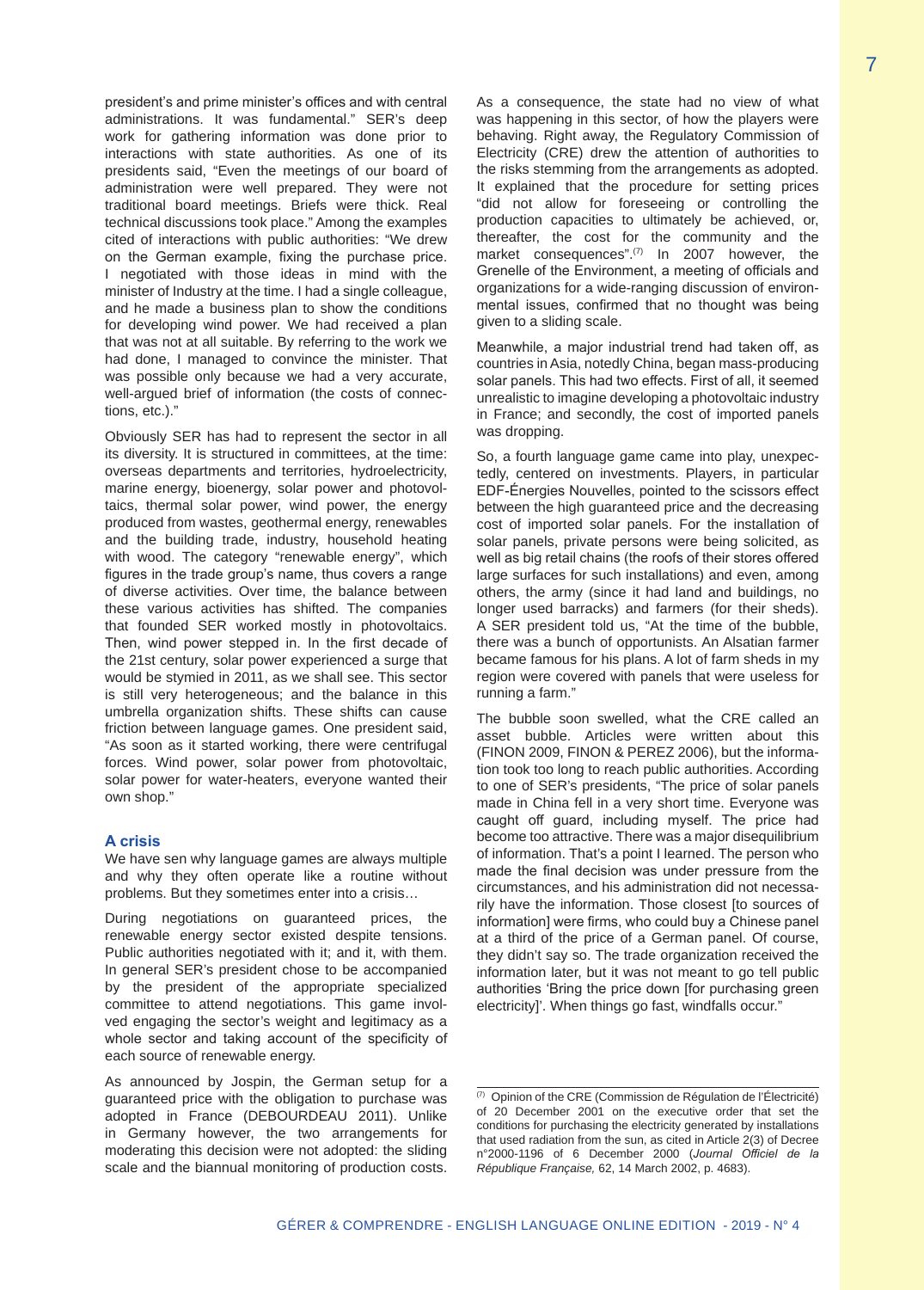Once the government received the first information about this bubble, it declared in November 2008 that it was planning to reduce the purchase price of electricity from €0.55/k-Wh to €0.45. It repeated its intentions during 2009 but without taking any measures. These announcements had a deviant effect: economic agents, anticipating a lower price, filed even more demands for installing panels. The system was running so wild that an interministerial meeting on 2 December 2010 declared a moratorium. The decrees issued on 12 and 15 January 2011 provoked an uproar among farmers. According to trade groups, farmers who had counted on the income from solar panels would be filing for bankruptcy. A decree of 16 March 2010 contained measures for the agricultural sector.

This situation sparked a heated controversy that reveals the opposition between various language games. The government asked Jean-Michel Charpin (from the Inspection Générale des Finances) and Claude Trink (engineer from the Corps des Mines) for a report. This report, published in September 2010 (CHARPIN et al. 2010), concluded that, in a country where nuclear energy provides electricity at a low cost, the costs of guaranteeing a purchase price for renewables in general and for photovoltaics in particular were much too high and that, in the case of photovoltaics, the guaranteed purchase price had mainly boosted the industrialization of China while worsening the balance of trade. At the same time, EDF announced that it would hike (+4%) the price of electricity for consumers at the start of 2011 — an increase widely blamed on the policy in favor of photovoltaics. Yves Cochet criticized the Corps des Mines for being set on a centralized system of electricity and defending nuclear power. This mustering of miscellaneous forces from the industry and from associations active in defending the environment culminated in a demonstration on 8 March 2011 with the slogan "Don't touch my solar panel". At issue was a much more decentralized view of the production and consumption of electricity. The hesitant government was criticized for its inability to define a coherent policy since it wanted to keep nuclear power as the centerpiece in the whole system while also developing renewables.

From 2006 to 2010, solar panels were installed with a total production capacity of 1000 megawatts, an achievement that had seemed very unlikely at the start. Nonetheless, we cannot conclude that a solar/ photovoltaic industry had developed, since this economic activity amounted to installing panels imported in huge quantities. The steerage of the energy transition was trapped between contradictory language games that could have, it had seemed, been made consistent but that ultimately played against each other. Some players had invited themselves into the game unwanted (financial speculators), others (innovative industries) remained on the outside even though their development had been proclaimed as an objective.

At last, the government changed procedures and opened projects to calls for tenders, a choice based on a completely different principle. The installation of a targeted capacity of electricity from renewables was set and made public (a given number of megawatts of wind or solar power); and bidders proposed a price in

relation to the target. The lowest bid was chosen. The government was now planning the volume of projects in terms of capacity.

# Conclusion: Can the energy transition be steered?

The energy transition calls for passing from fossil fuels and nuclear power to renewables. As this study has shown however, there is no actual renewable energy sector. Meanwhile, governments, especially in France, have tried to steer this transition. For this purpose, the French government tried to consolidate renewables into a sector. A representative of this sector (SER) emerged and was deemed legitimate. In other lands in Europe, the equivalent does not necessarily exist. Instead, there is a trade group of firms in wind power, another for photovoltaic, etc., this organization (or disorganization) reflecting the diversity of renewables. Despite this single representation in France of a sector, tensions and differences re-emerged and have sometimes created difficulties both in the regular relations between firms and public authorities and in transactional contacts, *i.e.*, the momentary interactions taking place around a problem (HILLMAN & HITT 1999), as happened during the solar panel bubble. Even in a stable sector, firms, supposed to "defend their interests", do not always know exactly what their interests are and only discover what they are through interactions with state authorities (WOLL 2008, BASTIANUTTI 2009). In a field as diverse as renewables, this process has been even more complicated.

Another factor has also come into play in France. The state and firms are facing a transition with a clear starting point: a very centralized system (with nuclear power predominant) for generating and distributing electricity. However it is more complicated to set the end point, or define the process for reaching it since this transition must remain relatively open while converging, through the thick of quite different language games, toward a new equilibrium. Players reason within the existing framework (*i.e.*, a centralized system): the share of nuclear power and fossil fuels is to be lower, replaced with an increased share for renewables but players do not know the amounts of these shares. Other stakeholders think that we are heading toward a radically different model, a decentralized one with the emergence of "producer-consumers". According to this view, these new players will adapt their consumption the fluctuating production that characterizes renewable sources of energy (the variable intensity of the sun, wind, and currents in the sea or in rivers). Furthermore producer-consumers will be much more economical in energy matters and their decisions will push the economy to save energy. The state has hesitated between these two approaches. On the one hand, it seems, with the shift from a guaranteed purchase price to public bids, to be oriented toward a planned transition within a centralized system. It thus seeks to very gradually increase the share of renewables in the system as it is. On the other hand, by authorizing and even boosting the consumption of self-produced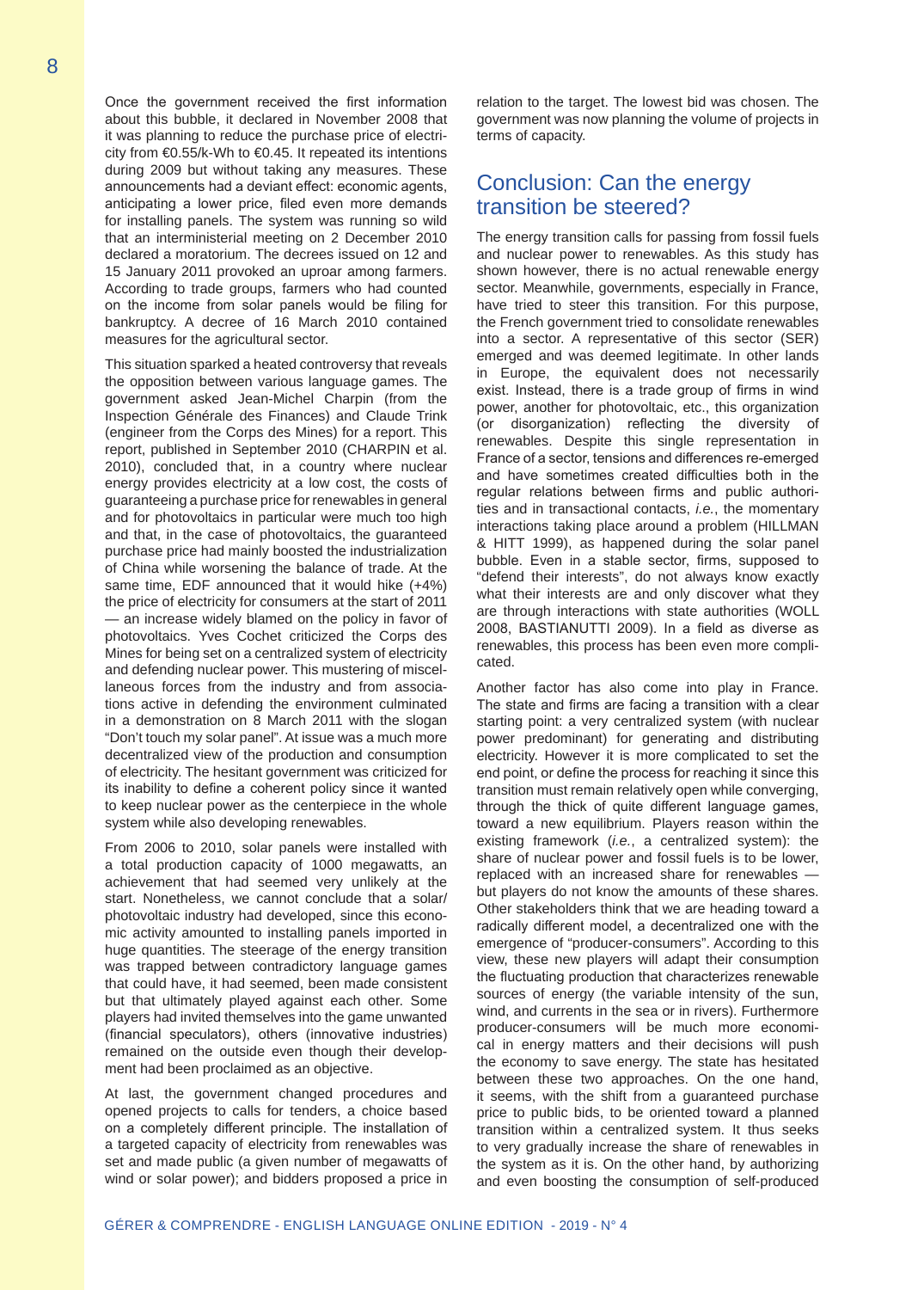electricity,(8) the state seems to support the shift toward another type of electricity system, toward a decentralized grid based on microgrids (LASSETER & PIAGI 2004).(9)

Typical of transitions is a clear enough vision of the equilibrium being left behind (the "dominant system") and an emphasis on the final, desired stated and its technological dimension — but with insufficient thought being given to the social processes and dynamics (VERBONG & GEELS 2010) reflected in the multiple language games (DEPEYRE & DUMEZ 2008), which should be identified. Steerage of a transition, if possible, must take account of these language games and tend toward compromises (always fragile and threatened) while realizing that periods of tension and divergence will inevitably occur.

# References

AHRNE Göran & BRUNSSON Nils (2008) *Meta-organizations* (Cheltenham, UK: Edward Elgar).

BASTIANUTTI Julie (2009) "Les firmes savent-elles toujours où est leur intérêt?", *Le Libellio d'Aegis*, 5(1), pp. 34-39.

BAUMGARTNER Frank & JONES Bryan (1991) "Agenda dynamics and policy subsystems", *Journal of Politics*, 53(4), pp. 1044-1074.

BAUWENS Thomas (2015) "Propriété coopérative et acceptabilité sociale de l'éolien terrestre", *Reflets et perspectives de la vie économique*, 54(1), pp. 59-70.

BERGER Peter & LUCKMANN Thomas (1966) *The Social Construction of Reality: A Treatise in the Sociology of Knowledge* (Garden City, NY: Anchor Books).

BERKOWITZ Héloïse & DUMEZ Hervé (2014) "La double origine du développement durable: Carl von Carlowitz et Thomas Jefferson", *Le Libellio d'Aegis*, 10(1), pp. 17-20.

BERKOWITZ Héloïse & DUMEZ Hervé (2016) "The concept of meta-oganization: Issues for management studies", *European Management Review*, 13(2), pp. 149-156.

CALLON Michel (2013) "La démocratie du carbone. À propos de *Carbon Democracy* de Timothy Mitchell", *Le Libellio d'Aegis*, 9(1), pp. 53-69.

CANEL-DEPITRE Béatrice (2017) "Le processus de construction de l'inacceptabilité sociale d'un projet de production électrique éolien en Haute Saintonge", *Gérer et Comprendre*, 130, pp. 15-31.

CARLMAN Inga (1982) "Wind energy potential in Sweden: The importance of nontechnical factors" in *Fourth International Symposium on Wind Energy Systems*. 21-24 September, Stockholm, pp. 335-348.

CARLMAN Inga (1984) "The views of politicians and decision-makers on planning for the use of wind power in Sweden", *European Wind Energy Conference 1984*, 22-36 October, Hamburg, pp. 339-343, available via https://www.youscribe.com/catalogue/ documents/savoirs/sciences-formelles/european-wind-energy-conference-1097664.

CHARPIN Jean-Michel, SINE Alexandre, HELLEISEN Philippe, TLILI Cécile, TRINK Claude & STOFFAES Christian (2010) *Mission relative à la régulation et au développement de la filière photovoltaïque en France* (Paris: La Documentation Française).

COCHET Yves (2000) *Stratégie et moyens de développement de l'efficacité énergétique et des sources d'énergie renouvelables en France. Rapport au Premier ministre* (Paris: La Documentation Française).

DEBOURDEAU Ariane (2011) "De la 'solution' au 'problème'. La problématisation de l'obligation d'achat de l'énergie solaire photovoltaïque en France et en Allemagne", *Politix*, 3(95), pp. 103-127.

DEPEYRE Colette & DUMEZ Hervé (2008) "What is a market? A Wittgensteinian exercise", *European Management Review*, 5(4), pp. 225-231.

DURAND Henry (1982) "Les énergies redécouvertes. L'énergie solaire, l'énergie éolienne et l'énergie de la biomasse" in M. DE PERROT (editor), *Énergie et société. Le choix des énergies et ses implications socio-économiques* (Paris/New York/ Oxford: Pergamon Press), pp. 129-142.

ÉVRARD Aurélien (2014) "Les énergies renouvelables et l'électricité. À propos d'un conflit entre un secteur et une alternative de politique publique", *Ecologie & politique*, 2(49), pp. 67-80.

FINON Dominique (2009) "Photovoltaïque: les défauts du tarif d'achat", *Revue de l'Énergie*, 588, pp. 85-101.

FINON Dominique & PEREZ Yves (2006) "The social efficiency of instruments for the promotion of renewables in the electricity industry: A transaction cost perspective", *Ecological Economics*, 62(1), pp. 77-92.

GINZBURG Carlo (2004) "Family resemblances and family trees: Two cognitive metaphors", *Critical Inquiry*, 30(3), pp. 537-556.

HANSEN Jean-Pierre & PERCEBOIS Jacques (2012) *Énergie — Économie et politiques* (Brussels: De Boeck).

HILLMAN Amy & HITT Michael (1999) "Corporate political strategy formulation: A model of approach, participation and strategy decisions", *Academy of Management Review*, 24(4), pp. 825-842.

HUGHES Thomas (1983) *Networks of Power: Electrification in Western Society, 1880-1930* (Baltimore, MD: John Hopkins University Press).

LASSETER Robert & PIAGI Paolo (2004) "Microgrid: A conceptual solution", *Power Electronics Specialists Conference*, 20-25 June, Aachen, DE.

LEACH Gerald (1992) "The energy transition", *Energy Policy*, 20(2), pp. 116-123.

MEUNIER Francis (2011) *Les énergies renouvelables*, second edition (Paris: Le Cavalier Bleu).

MITCHELL Timothy (2011) *Carbon Democracy: Political Power in the Age of Oil*. (Brooklyn, NY: Verso Books).

PIORE Michael (2006) "Qualitative research: Does it fin in economics?" *European Management Review*, 3(1), pp. 17-23.

RACINE Timothy & MÜLLER Ulrich (2008) "The contemporary relevance of Wittgenstein: Reflections and directions", *New Ideas in Psychology*, 27(2), pp. 107-117.

RAINEAU Laurence (2011) "Vers une transition énergétique?", *Natures Sciences Sociétés*, 19(2), pp. 133-143.

ROSCH Eleanor (1978) "Principles of categorization" in E. ROSCH & B. LLOYD (editors) *Cognition and Categorization* (Hillsdale, NJ: Lawrence Erlbaum), pp. 27-48.

SEARLE John (1995) *The Construction of Social Reality* (New York: Free Press) translated into French by C. Tiercelin (1998) *La construction de la réalité sociale* (Paris: Gallimard).

SINE Wesley & LEE Brandon (2009) "Tilting at windmills? The environmental movement and the emergence of the US wind energy sector", *Administrative Science Quarterly*, 54(1), pp. 123-155.

SOLOMON, Barry & KRISHNA Karthik (2011) "The coming sustainable energy transition: History, strategies, and outlook", *Energy Policy*, 39(11), pp. 7422-7431.

<sup>(8)</sup> Order n° 2016-1019 of 27 July 2016 on the "self-consumption" of electricity.

<sup>(9)</sup> In its "Microgrids" and "More Microgrids" projects, the European Commission's hall defined microgrids as "low-voltage distribution systems with distributed energy sources (such as microturbines, fuel cells, photovoltaic systems, etc.), storage devices (such as flywheels, supercapacitors and batteries) and controllable loads (loads that can be controlled while operating the grid in islands). Microgrids are connected to the grid but can also operate as islands in case of problems on the principal grid" (http://www.smartgrids-cre.fr/index.php?p=microgrids).